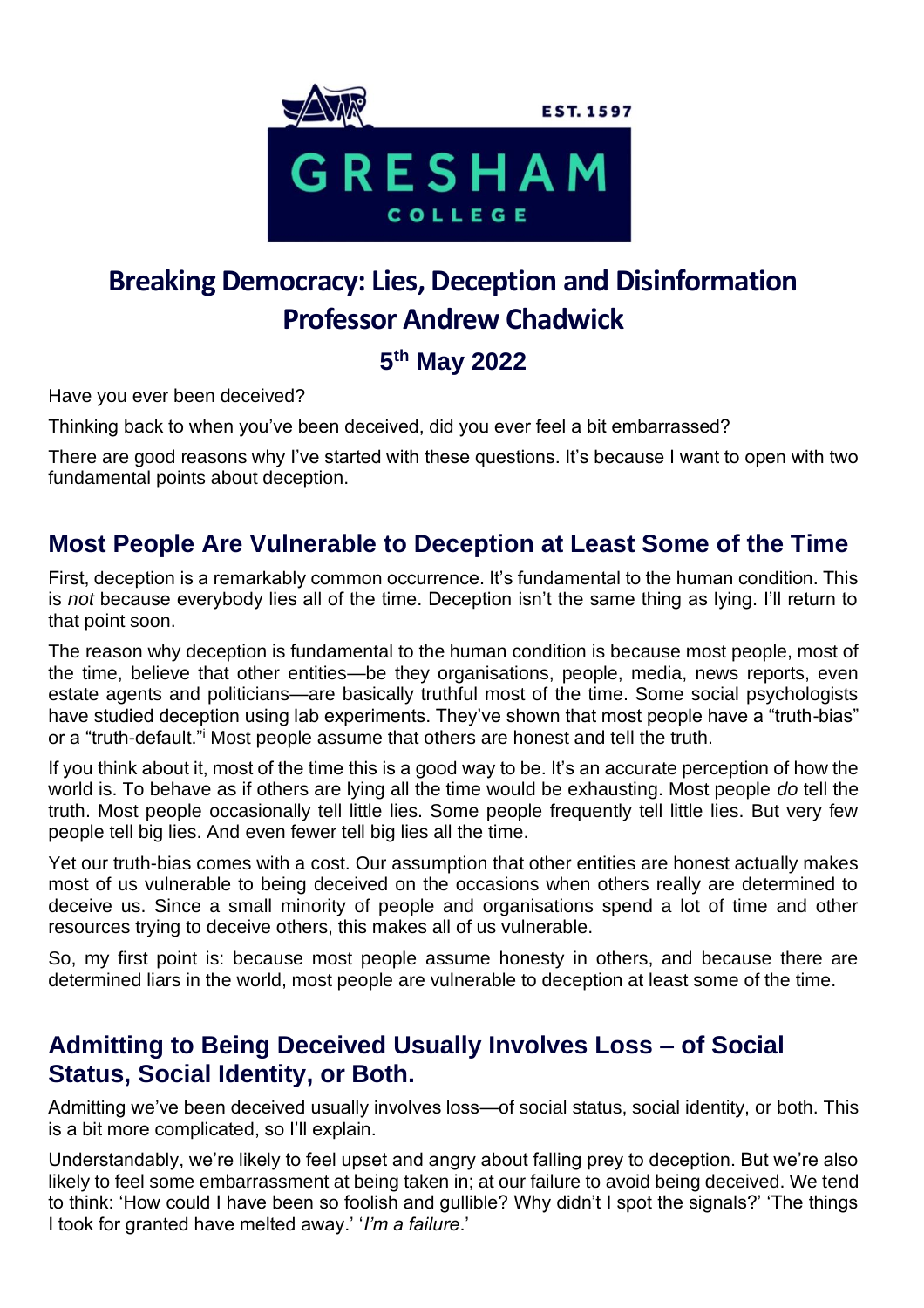

To illustrate this point further, let's consider an example.

In 1954, the social scientist Erving Goffman wrote about deception in financial scams. In an article entitled "On cooling the mark out" Goffman used the example of what professional fraudsters or confidence tricksters (sometimes known as "con-artists") do when they've successfully deceived a person and tricked them into handing over money in a street gambling scam.<sup>ii</sup>

In street slang, the person who's the target of a gambling scam is known as a "mark." The process of "cooling the mark" in Goffman's title is when the con-artist sends an accomplice to talk to the poor deceived person (the mark) soon after the deception. The aim is to cool the mark down, to remind them of the drawbacks of going to the police or widely publicising that they've been conned. As Goffman put it, the process of cooling the mark is when "An attempt is made to define the situation for the mark in a way that makes it easy for him to accept the inevitable and quietly go home. The mark is given instruction in the philosophy of taking a loss." The job of the con-artist's accomplice is to show the mark there are good reasons to avoid admitting to other people that they've been deceived—"it will be embarrassing," "it won't do any good," "you should just move on," and so on.

Goffman's point underpins a basic aspect of deception: there are strong incentives to avoid admitting—perhaps even to yourself—that you've been misled or you're in some state of ignorance about the world. Deception is a social process. It thrives in contexts where people are keen to retain their social status or their social identity, or both. We can gain social status, social identity, and social solidarity even by adopting false beliefs. This is what the legal scholar Daniel Kahan has termed "identity-protective cognition."iii It's why we often choose collective identity even if it conflicts with the best evidence at the time. It's why we're susceptible to choosing "tribe over truth," as Kahan puts it.

Yet given that so many areas of our social, cultural, economic, and of course political life are shaped by our desire to achieve social status and to maintain social identities, this makes deception a particularly difficult problem to solve.

### **What, Then, is Deception?**

Deception is surprisingly difficult to pin down. It's often better to start by saying what deception is *not*.

First, deception isn't lying or lies. Lying of course plays an important role in deception, but lying's mere existence doesn't mean people are deceived. If it did, we'd be in much greater trouble as a society than we are today.

Nor is deception a lack of knowledge. There are all kinds of things about which I lack knowledge how to make the best daiquiri cocktail, or the precise are in square miles of the North Sea—but I haven't been deceived about these things.

Nor is deception secrecy. Deception often involves secrecy, but it's possible to keep secrets in a way that doesn't mislead others, or harm others' interests.

Deception isn't "disinformation" or "misinformation." This is a bit more tricky. Over the last few years it has become common for social scientists to distinguish between disinformation and misinformation. Disinformation is usually portrayed as intentional; misinformation as unintentional.<sup>iv</sup> Depending on the case, these terms have been used as verbs (to describe behaviours) or nouns (to describe a quality of the information itself).

This is a good and useful distinction. But the existence of disinformation or misinformation—either as behaviours or as particular types of information—doesn't necessarily mean people are deceived and change their attitudes and behaviour as a result. Even the most committed and well-organised disinformation outfits, such as the Russian Internet Research Agency's online troll and fake social media operation, don't succeed in deceiving people all of the time.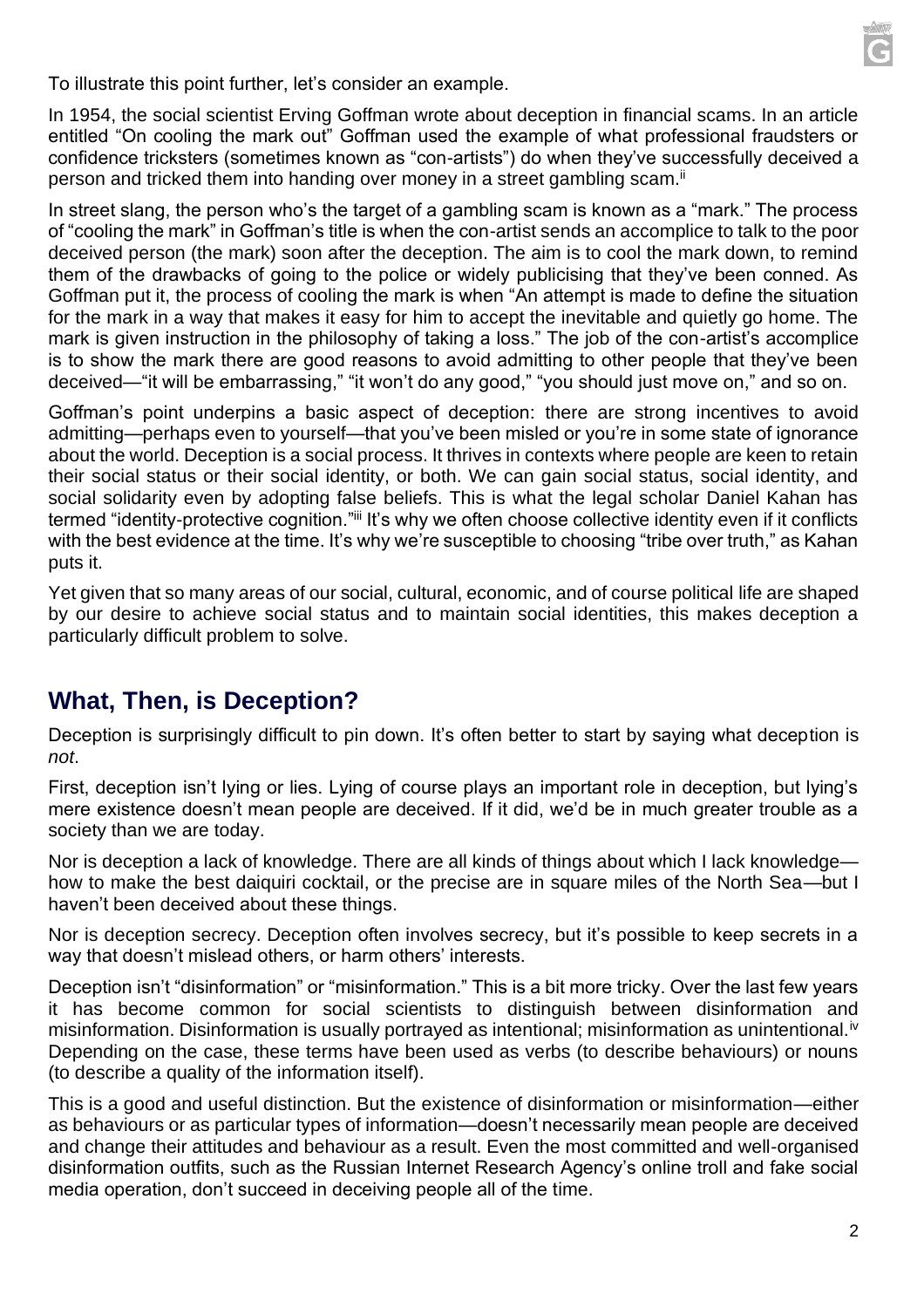In fact, a longstanding challenge for communication researchers is how to identify when an intention to deceive actually results in deception. Demonstrating how, why, and to what extent disinformation works is difficult. Accounts of propaganda are often detailed about attempts to deceive—the content of messages and symbols. But the reception and acceptance of meaning—how people actually perceive the messages—can't just be inferred from the content of the messages. On the other side of the coin, accounts of misperceptions, for example conspiracy theories, are usually strong on the cognitive biases that make people susceptible to false beliefs, but they don't have much to say about where the false information comes from in the first place. They also don't say much about how some people and organisations encourage and activate cognitive biases, to mobilise opinion and gain power.

The cognitive biases that make us susceptible to deception are put there by our past experiences and our social interactions. What this means is that, to understand deception, we must understand these experiences and social interactions. And we must understand how deceivers shape them.

# **A Simple Definition**

So where does all of that leave us? Hopefully, with a simple one-sentence definition of deception.

I like to think of deception as a conceptual bridge. It is the bridge that links together intentions, interactions, and outcomes. The *intentions* can be those of people, organisations, or other entities, for example programmed technological artefacts, such as an automated fake social media account. The *interactions* are the wide varieties of communication between deceivers and the deceived. The *outcomes* are changes in attitudes and/or behaviours.

So, deception is summarised by this simple definition. It is when *an identifiable entity's intention to*  mislead results in attitudinal or behavioural outcomes that correspond with the intention.<sup>v</sup>

So far, so good. But like most simple definitions, when one considers the details, things soon get more complicated.

# **Five Varieties of Deception**

#### **1. Rhetorics**

Bare-faced lies are rare. Complex combinations of true and false information matter more.

Second, deception can involve many different rhetorical techniques beyond the direct promotion of falsehoods. These include withholding or concealing, switching topic, strategic ambiguity, diversions, deflections, or generating conditional, counterfactual versions of events, which can make belief in false interpretations more comfortable.<sup>vi</sup>

Third, deception can arise when evidence that reduces misperceptions doesn't become current and available. In this way, it can operate through what some political scientists have called "nondecisions": deliberately limiting the scope of decisions in order to avoid issues that may reduce political support for your cause or interests.<sup>vii</sup>

Let's consider one recent example of several of these forces in action.

#### **"40 New Hospitals"**

During the December 2019 UK general election campaign, Conservative Party leader Boris Johnson repeatedly claimed the Government would "build 40 new hospitals" by 2030. At the time, he omitted the information that funding was only in place for six hospitals, as an investigation by the *Guardian* newspaper revealed soon after the election.<sup>viii</sup>

But after that, things got murkier.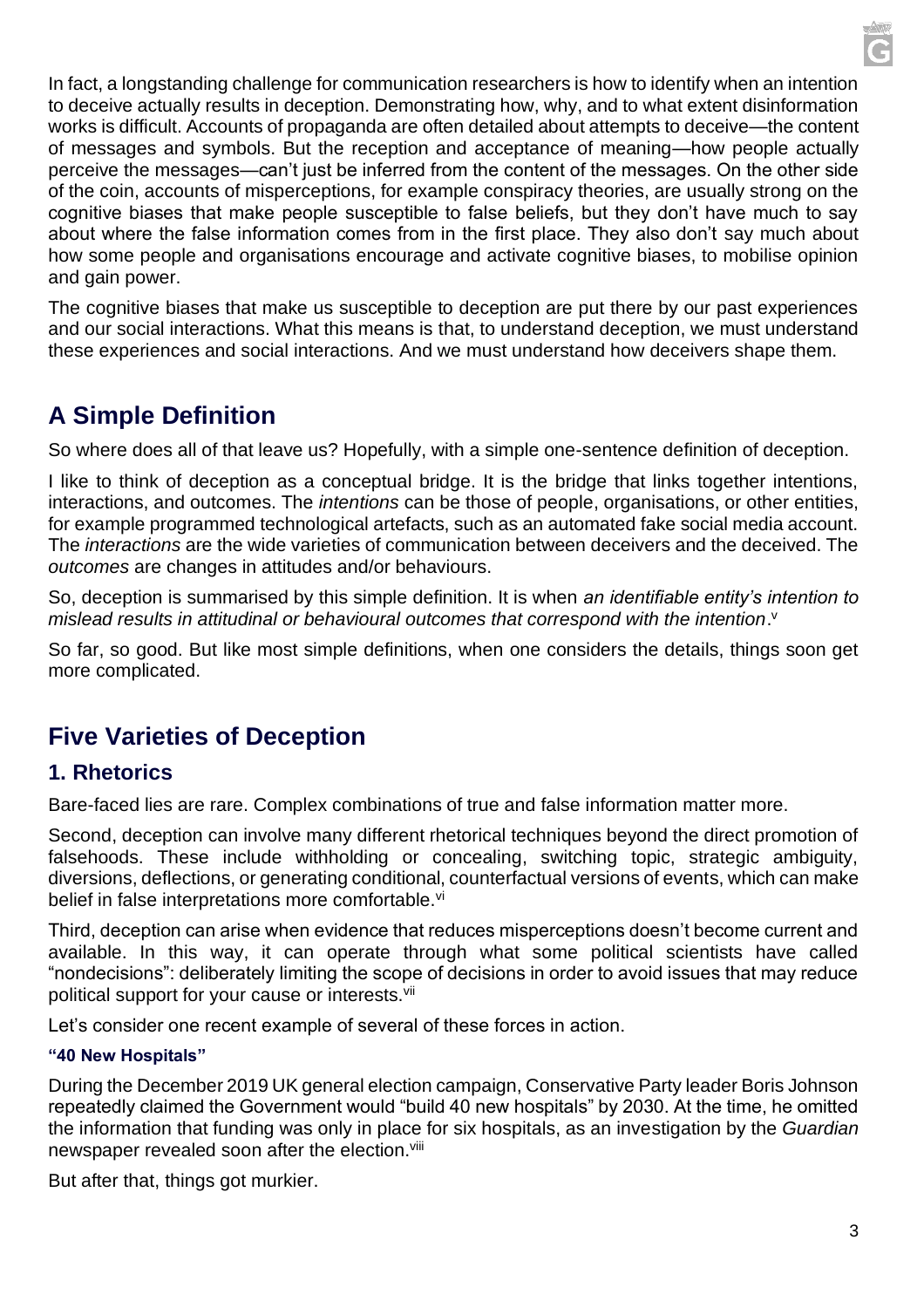Last December, BBC News' Reality Check team analysed the Government's pledge to "build 40 new hospitals."ix Journalists discovered an obscure document issued in August 2021 by the Department of Health and Social Care. This set out guidance to NHS trusts on what it called the "key media lines" to use when responding to questions about the pledge to "build 40 new hospitals." The Government document defined a "new" hospital in many different and rather strange ways, but these came under three main headings: a whole new hospital on a new site or current NHS land; a major new clinical building on an existing site or a new wing of an existing hospital; a major refurbishment and alteration of all but building frame or main structure.

Here's the important point: the Government document said there was a variety of different schemes but they "must always be referred to as a new hospital" in all press and PR communication.

When the BBC asked the Department of Health how many "entirely new hospitals were being built," an official Department spokesperson replied, "we have committed to build 48 hospitals by 2030, backed by an initial £3.7bn."<sup>x</sup> So now it was *48 hospitals*. But notice that phrase, "backed by an initial £3.7bn." Nowhere near enough, and only "initial" money.

After further research (which involved writing to all NHS Trusts) BBC News established that, on current plans, only three new hospitals were going to be built before 2030. Not 48, not 40, but three. Two of those are general hospitals; one is a non-urgent care hospital. And those two general hospitals were already being built and were due to open before the Prime Minister's pledge to build 40 new hospitals. (Incidentally, those two hospitals have been delayed and have still not opened in May 2022.)

So, here we see several rhetorical moves:

- *Complex combinations of true and false information.* There *is* a programme of new building underway in the NHS, but entirely new hospitals are only a small proportion of it.
- *Strategic ambiguity.* The funding isn't in place for the entire programme. It's an initial £3.7bn and not enough for 48 building projects, let alone hospitals, of which only two have been approved.
- *Diversions and deflections, and generating conditional or counterfactual versions.* The use of definitions in public documents that most people would not recognise in everyday language but feel "truthy" when repeated. Is an extension to a hospital actually a "new hospital"? If you added a conservatory to the back of your house, would you tell your friends you have a "new house"?
- *Withholding information, especially over time.* It was only when BBC News quizzed the Government and NHS trusts that it revealed information that was potentially misleading.

#### **2. Willful Ignorance**

Sometimes called "willful blindness" or "contrived ignorance," this variety of deception also doesn't involve the direct promotion of falsehoods.

This can be structurally organised, in advance, by those in positions of power. During the Nuremberg, Watergate, and Enron trials, willful ignorance was a key theme. These investigations tried to establish not only who knew what and when, but also whether those in positions of power deliberately avoided exposure to evidence so that they could claim that, at the time, they couldn't possibly have known the consequences of their actions.

Consider two areas—tobacco advertising and climate change—where history has shown that some organisations have promoted uncertainty to deceive others and bolster their self-interest in pursuing socially harmful courses of action. Tobacco advertising deceived many people from the 1950s to the 2000s, when the harms of tobacco were already well known to tobacco companies.<sup>xi</sup> Denial campaigns funded by carbon-intensive industries have also deceived many people into thinking climate change is not real.<sup>xii</sup>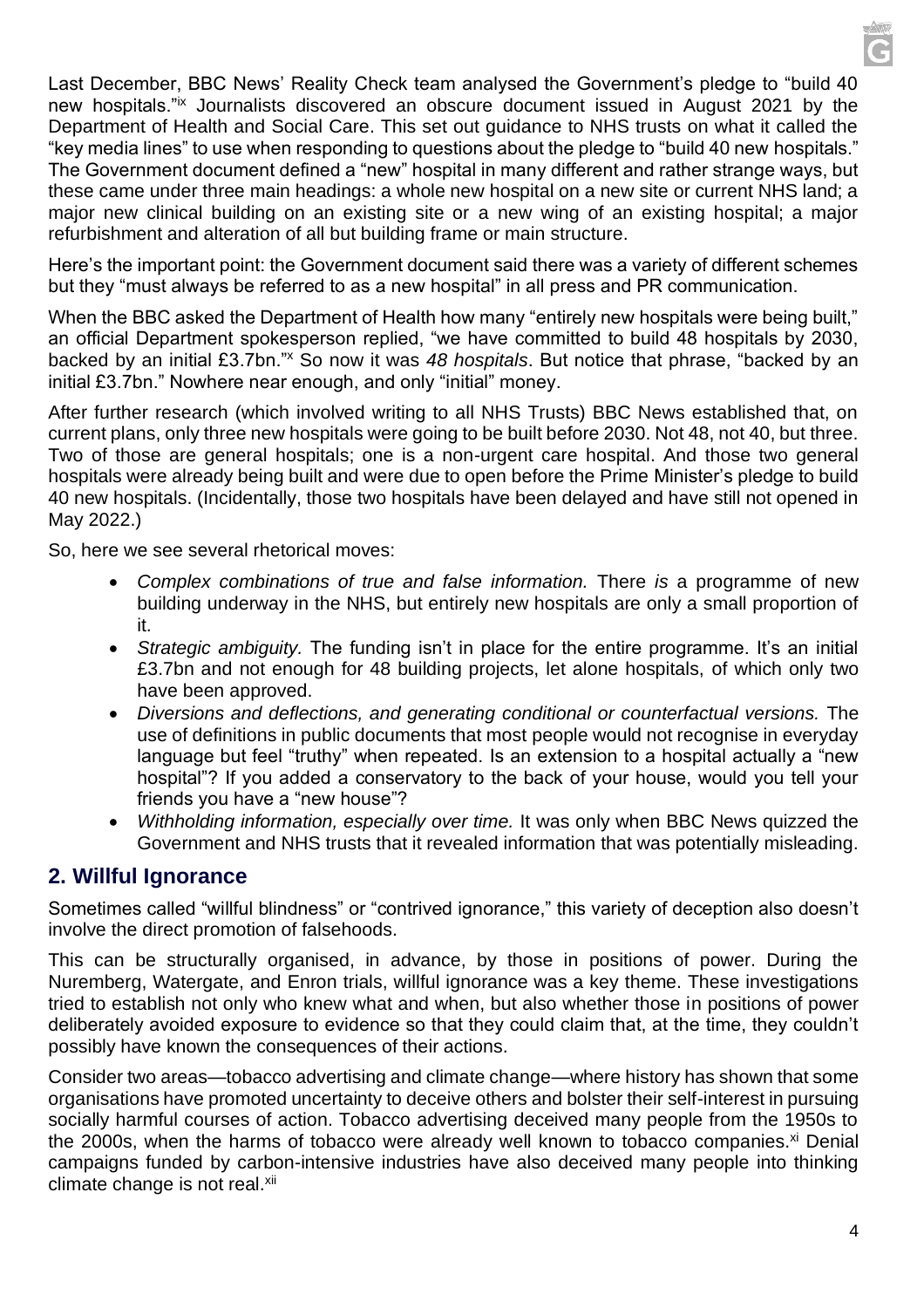Wilful ignorance is difficult to prove. But it might be important to consider during future public inquiries into the Covid pandemic around the world. It will be especially important to consider if wilful ignorance is used as a cover for when economic or political expediency outweighed the moral imperative to minimise the collective harm caused by Covid.

The complexity of modern bureaucratic organisation makes wilful ignorance easier to achieve. This is because official tasks are fragmented and it becomes more difficult to identify who is responsible for decisions. For this reason, international law on war crimes tries to hold individuals to account. Consider the example of Walter Funk.

Funk was a junior minister at the Nazi Ministry of Propaganda from 1933 to 1938. He then became the Minister for Economic Affairs and president of the German state bank until the end of the Nazi regime in 1945. At the Nuremberg trials in 1946 the U.S. prosecutor Robert Jackson famously called Funk "the banker of gold teeth." While Minister for Economic Affairs, Funk had processed shipments of gold including dental repairs that had been removed from the bodies of victims of the Nazi death camps. Despite being involved in Hitler's government for 12 years, at Nuremberg Funk denied he knew the origins of the shipments of gold teeth he received and he pleaded ignorance of the atrocities in the death camps. Funk eventually received the lesser Nuremberg sentence of life imprisonment, but was released due to ill health in 1957. In its judgement, the Nuremberg Tribunal said that "Funk either knew what was being received or was deliberately closing his eyes to what was being done."<sup>xiii</sup> The key point here is that deliberately closing his eyes to what was being done depended on his knowing what was being done. And that is wilful ignorance.

#### **3. Manipulating Social Identities**

Still, for these strategies to work they need to operate in favourable contexts.

Recall that earlier I briefly mentioned Kahan's theory of "identity-protective cognition." Individuals tend to process information in ways that help them maintain status, social support, belonging, and ultimately social and political identity. People resist information that contradicts the dominant beliefs of those groups whose memberships they particularly value.

By recognising this bias, elites can, over time, increase the circulation of false signals about how one social group is supposedly threatened by another social group. Leaders can exaggerate these "out-group" threats. For example, some conservative Republicans in the U.S. have traded in signals of threats from ethnic minority and immigrant communities, as a way to encourage White in-group identity from which they benefit politically. Xiv

But this strategy of manipulating signals to reinforce identity and sow division has recently been used in more surprising ways. The Russian Internet Research Agency employed it during its campaign of online interference in the 2016 U.S. presidential election campaign. The Russian state recognised the importance of stimulating engagement through social media behaviour such as clicks, likes, and retweets. And much of this relied on reinforcing divisions between social groups.

Between 2015 and 2017, 31 million U.S. Facebook users shared the Russian Internet Research Agency's Facebook and Instagram posts with their social media networks. These posts were "liked" almost 39 million times, reacted to with emojis almost 5.4 million times, and generated almost 3.5 million comments. The Instagram posts alone received 185 million likes and 4 million comments.<sup>xv</sup> This is deception: intention, interactive process, and behavioural outcomes. The Russian Internet Research Agency's themes on social media were diverse: pro-left, pro-right, religion, misogyny, racism, pro-Black, pro-LGBT, anti-immigrant. These themes were carefully chosen to reinforce political polarisation by pitting in-groups and out-groups against each other to generate engagement.

#### **4. Repetition, Fluency, and the Illusory Truth Effect**

If increasing false signals about out-group threats can deceive people about the extent of those threats and then influence behaviour, what are the mechanisms through which this process works?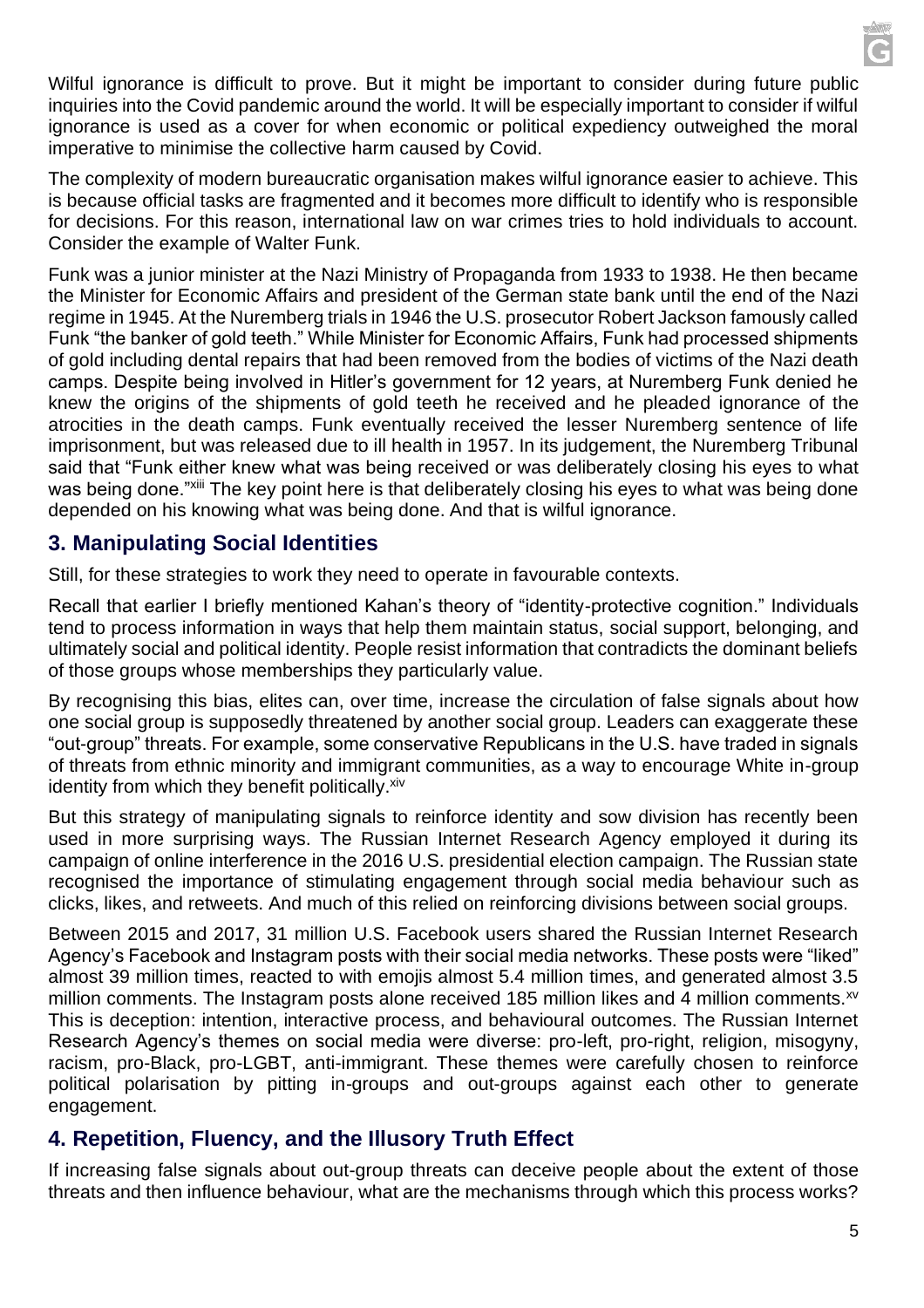

An important one is what researchers call "fluency."

Fluency comes from how we *feel* when we think. It shapes how we approach the task of making sense of new information and it's important for understanding how we're deceived.<sup>xvi</sup> If we find a task difficult, for example making sense of information that we haven't encountered, we'll associate the task with negative feelings and mentally flag the information for scrutiny. The flip side is that if we find processing information easy, because we've encountered the information previously and are familiar with it, we're more likely to hold positive feelings toward the task, be less likely to flag it for scrutiny, and more likely to accept the information—even if it's false. Repeated exposure to information increases fluency; fluency increases credulity.

This "illusory truth effect" has been well-documented. Early demonstrations of it came during the Second World War, when studies of the spread of rumours demonstrated that simply hearing a rumour repeated by word of mouth made it more likely it would be believed. It can play a role in increasing acceptance of deception on social media. Repeated exposure to false information reduces people's ethical dilemmas about sharing information that their cognition tells them is false. People either intuitively (and incorrectly) perceive that the false information has a "ring of truth" about it or that it is "already out there," so they feel they have ethical license to share it.<sup>xvii</sup>

But the illusory truth effect also creates opportunities for deceivers to create false impressions of others' beliefs and actions. Repeatedly exposing people to false information can stimulate people to act. Examples of this abound online, from "astroturfing" (the creation of fake grassroots campaigns or fake endorsements) to "sockpuppets" (the creation of multiple fake accounts). These methods exploit online recommendations and reviews and spread what are known as social endorsement cues, such as numerical indicators of "likes" and "shares."<sup>xviii</sup>

#### **5. Manipulating the Credibility of Sources**

At this point, you might be thinking that you're not going to be taken in by these techniques, because you only use trustworthy sources of information. Well, in a sense, you're right. The person, organisation, or channel through which messages are conveyed is important for people's judgments.<sup>xix</sup> But the problem is that, as media technologies have changed, so too has how we judge the credibility of sources. And the credibility of a source can be manufactured in various ways.

People still associate established news organisations that have editors (such as BBC News or the *New York Times*) with accuracy and trustworthiness. However, when a news organisation is not well established, studies have shown that other kinds of cues unique to online news become important for how we judge credibility. $x^2$  These cues can convince audiences that news stories are credible, even if they are not, because they activate what are known as "bandwagon effects." For example, "recency" cues signal how current or up to date the news is. "Popularity" cues are those signalling how many other people have viewed, shared, liked, or commented on a news article. Multiple negative comments on a news article can undermine its credibility. All of these things can and have been manipulated by covert activity.

The way news organisations gather sources has also changed dramatically over recent years. They now routinely use online sources, particularly from social media. This makes them more vulnerable to becoming unwitting accomplices to deception when a source is believed to be credible by a news outlet, fools its editors, and is accepted by audiences that believe the news organisation itself to be trustworthy.

Some respected news organisations have unwittingly amplified deception on social media by embedding fake tweets as *vox populi* quotes in their stories<sup>xxi</sup> or by repeating unfounded conspiracy theories. In 2020, freelance journalists were unwitting recruits to yet another Russian state disinformation campaign that seeded false news stories into left-wing Facebook groups in the U.S. and the U.K.<sup>xxii</sup>

The key point here is that, online, deceivers can adapt their tactics to the context by manufacturing the cues that journalists look for when sourcing stories—not only popularity and recency, but also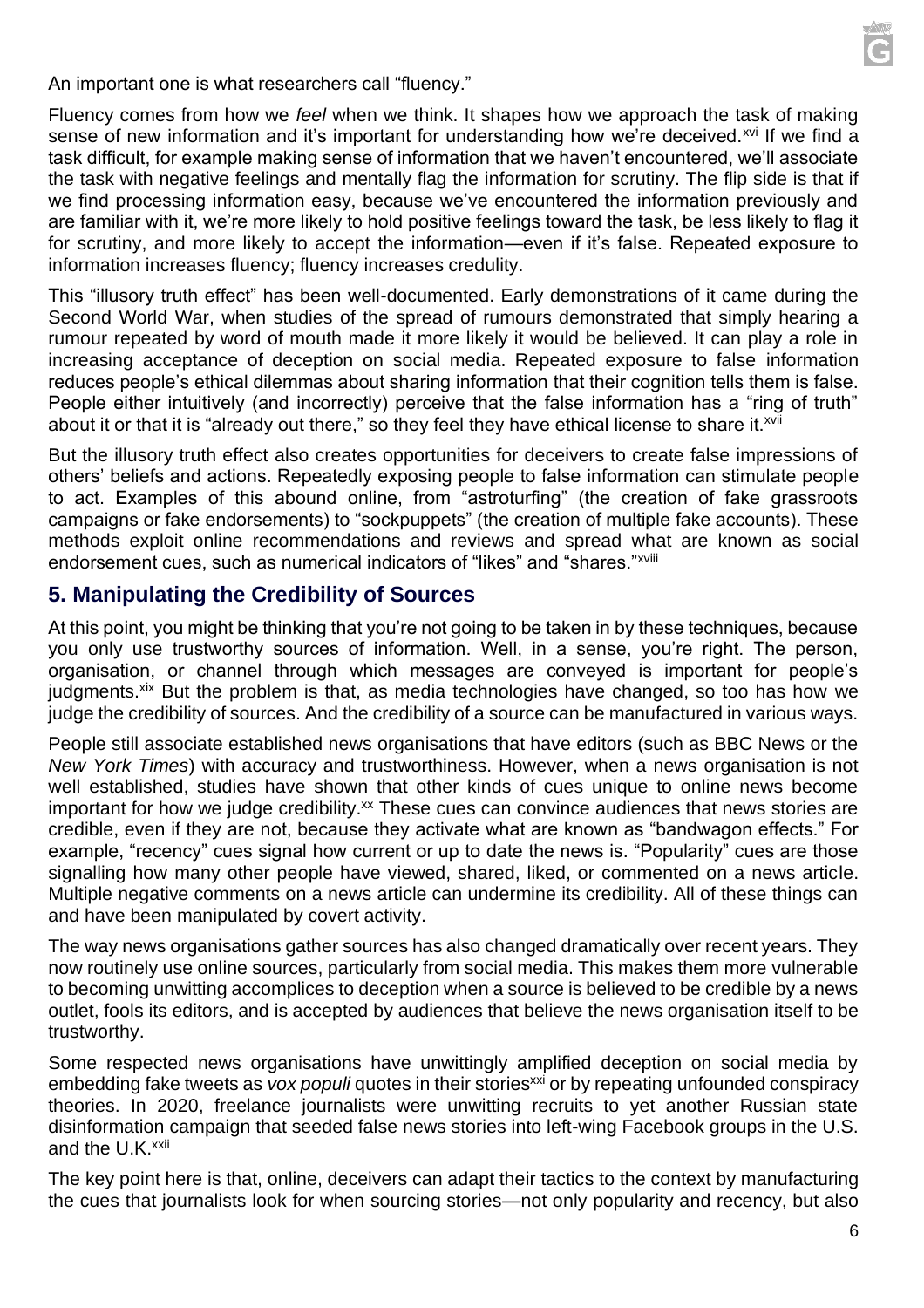

novelty, emotional outrage, wit, satire, or the apparent divulging of secret or hidden information. All of these can be faked, and the deception in these cases derives from the combination of a credible source and false information.

## **Why Does Deception Undermine Democracy?**

Hopefully by now you will have learned about some of the varieties of deception and some of the ways individuals and societies are susceptible to it. But why does deception undermine democracy? We can think about the impacts in two ways: direct and indirect.

Among the direct impacts, deception can empower those who benefit disproportionately from its outcomes. It can undermine individuals' or groups' interests and the capacity to act with the social trust required for effective citizenship. Deception can also distort public opinion and policy preferences and amplify political enmity.<sup>xxiii</sup>

Deception begets deception. Political elites are more likely to have incentives to mislead others if they perceive there is some power advantage to be gained. Deception can spread as a norm—just "what it takes" to win.

But there are also equally important indirect ways that deception undermines democracy.

Valuable social norms of evidential verification can start to erode. Consider Donald Trump's strategy of contesting the outcome of the 2020 presidential election on the grounds of false claims that voting fraud led to his defeat.<sup>xxiv</sup> The consequences of this kind of action can include the erosion of trust in public institutions, the spread of cynicism among publics and elites, and the growth of a culture of indeterminacy where distinguishing truth from falsehood becomes harder. One lesson of the past is that when people become uncertain about the status of public facts they might withdraw into the private sphere. This was an important strand of dissident criticism of the neo-Stalinist states in Eastern Europe during the Cold War.

Deception may have other indirect effects that undermine faith in democracy. For example, media coverage of Russian disinformation activity has probably reached greater numbers than were actually deceived by the activity itself. The coverage could lead indirectly to perceptions that elections can't be trusted because voters are being manipulated, or it could simply generate chaos.

Such a culture of distrust frees illiberal elites to promise order and certainty, while restricting liberal democratic rights and freedoms. It also frees some leaders to wilfully mislead—because they can claim so little can be trusted.

On that note, I will add the thoughts of Hannah Arendt, a political theorist who skilfully dissected the corrosive impact of deception: "If everybody always lies to you, the consequence is not that you believe the lies, but rather that nobody believes anything any longer…. A people that no longer can believe anything cannot make up its own mind. It is deprived not only of its capacity to act but also of its capacity to think and to judge. And with such a people you can then do what you please."xxv

# **Principles for the Fightback**

I believe the fightback against deception in public life starts with educating ourselves about the many ways it can work. I see it as the responsibility of social scientists everywhere to use their skills to contribute to civic efforts to reduce deception's prevalence, inform programmes of education, and promote more ethically responsible practice in the public communication professions, to render social, economic, cultural, and political elites more meaningfully accountable.

I'll restrict my remarks to some key principles.

• Promote broad understanding of how the nature of deception has changed due to changes in our media systems.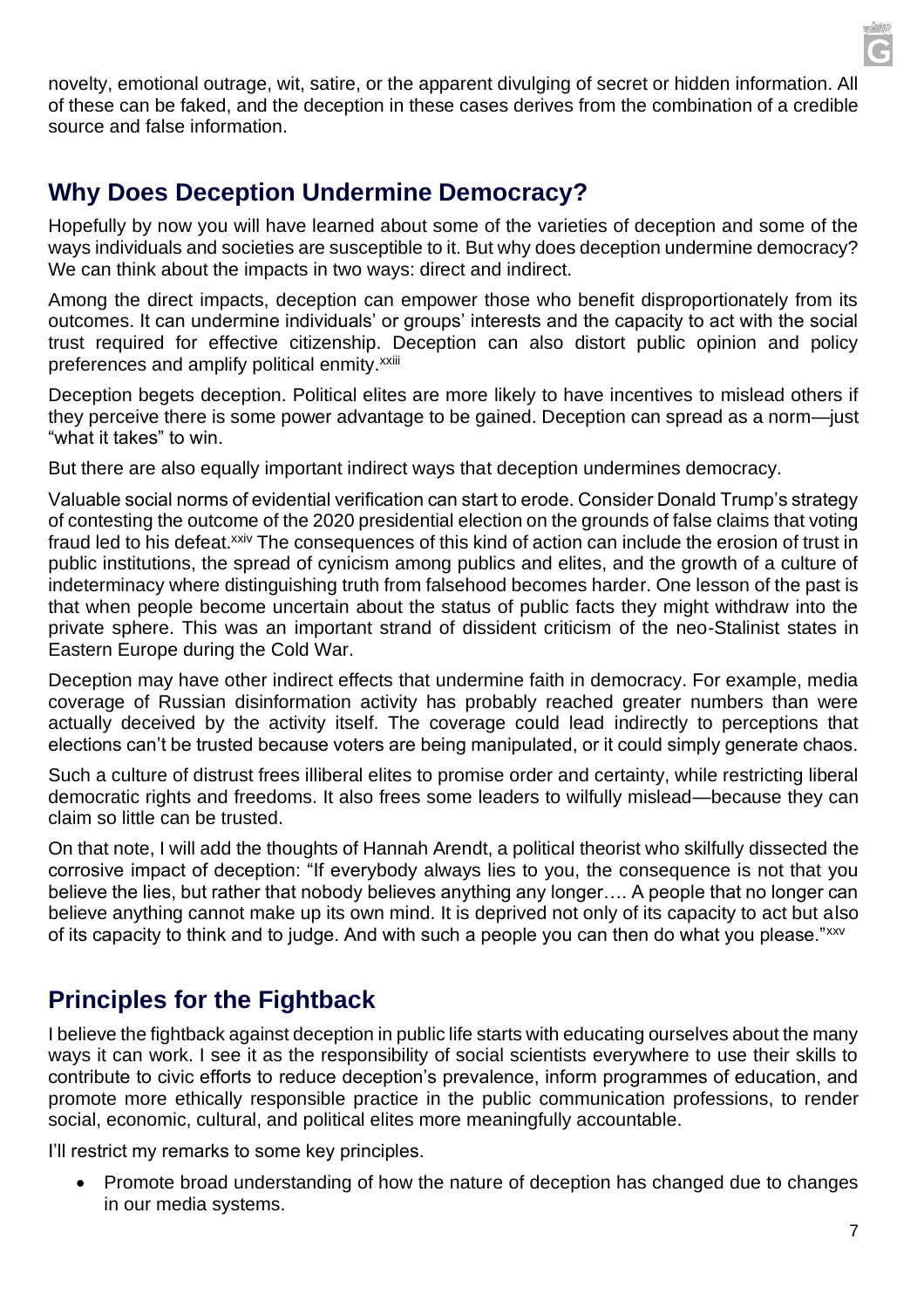- Focus on empowering people, in their everyday social capacities, to understand and challenge attempts to deceive. Don't just focus on quick technological fixes to "poor" quality information.
- Recognize how today's media and digital platform business models are often ill-suited to combating deception.
- Independently fund investigative journalism and fact checking.
- Fund independent scholarly research. Avoid research funded on terms directly dictated by digital platforms, media organizations, or governments.
- Establish in law a transparent, shared public national data repository of social media takedowns and other identified attempts to deceive.
- Recognize the importance of politics. Provide opportunities to challenge the idea that deception is a political norm or "just what it takes" to win.
- Establish nuanced legal frameworks for retrospective public inquiries of all kinds.
- To avoid moral panics and unintended indirect effects, try to focus efforts on mitigating deception, not just the existence of poor-quality information.

© Professor Chadwick, 2022

### **Acknowledgements**

Special thanks go to those collaborators whose thinking influenced this article: James Stanyer, Catherine R. Baker, Cristian Vaccari, and Andrew R. N. Ross.

### **References and Further Reading**

Several of the themes in this essay are explored in greater detail in this research article: Chadwick, A. & Stanyer, J. (2022). Deception as a Bridging Concept in the Study of Disinformation, Misinformation, and Misperceptions: Toward a Holistic Framework. *Communication Theory*, *32*(1), 1-24. For the bigger picture of how changes in media systems have reshaped deception and created new vulnerabilities, see my recent book *The hybrid media system: Politics and power* (2nd ed.). Oxford University Press, especially Chapter 10.

<sup>&</sup>lt;sup>i</sup> Levine, T. R. (2014). Truth-default theory (TDT): A theory of human deception and deception detection. *Journal of Language and Social Psychology*, *33*(4), 378–392.

ii Goffman, E. (1952). On cooling the mark out: Some aspects of adaptation to failure. *Psychiatry*, *15*(4), 451–463.

iii Kahan, D. M. (2013). Ideology, motivated reasoning, and cognitive reflection: An experimental study. *Judgment and Decision Making*, *8*, 407–24.

iv See for example, Chadwick, A., Vaccari, C., & O'Loughlin, B. (2018). Do Tabloids Poison the Well of Social Media? Explaining Democratically Dysfunctional News Sharing. *New Media & Society 20*(11), 4255–4274.

<sup>v</sup> Chadwick, A. & Stanyer, J. (2022). Deception as a Bridging Concept in the Study of Disinformation, Misinformation, and Misperceptions: Toward a Holistic Framework. *Communication Theory*, *32*(1), 1-24.

vi Clementson, D. E. (2018). Deceptively dodging questions: A theoretical note on issues of perception and detection. *Discourse & Communication*, *12*(5), 478–496; Effron, D. A. (2018). It could have been true: How counterfactual thoughts reduce condemnation of falsehoods and increase political polarization. *Personality and Social Psychology Bulletin*, *44*(5), 729–745; Ross, A., & Rivers, D. (2018). Discursive deflection: Accusation of "fake news" and the spread of mis- and disinformation in the tweets of President Trump. *Social Media & Society*, *4*(2), 1–12.